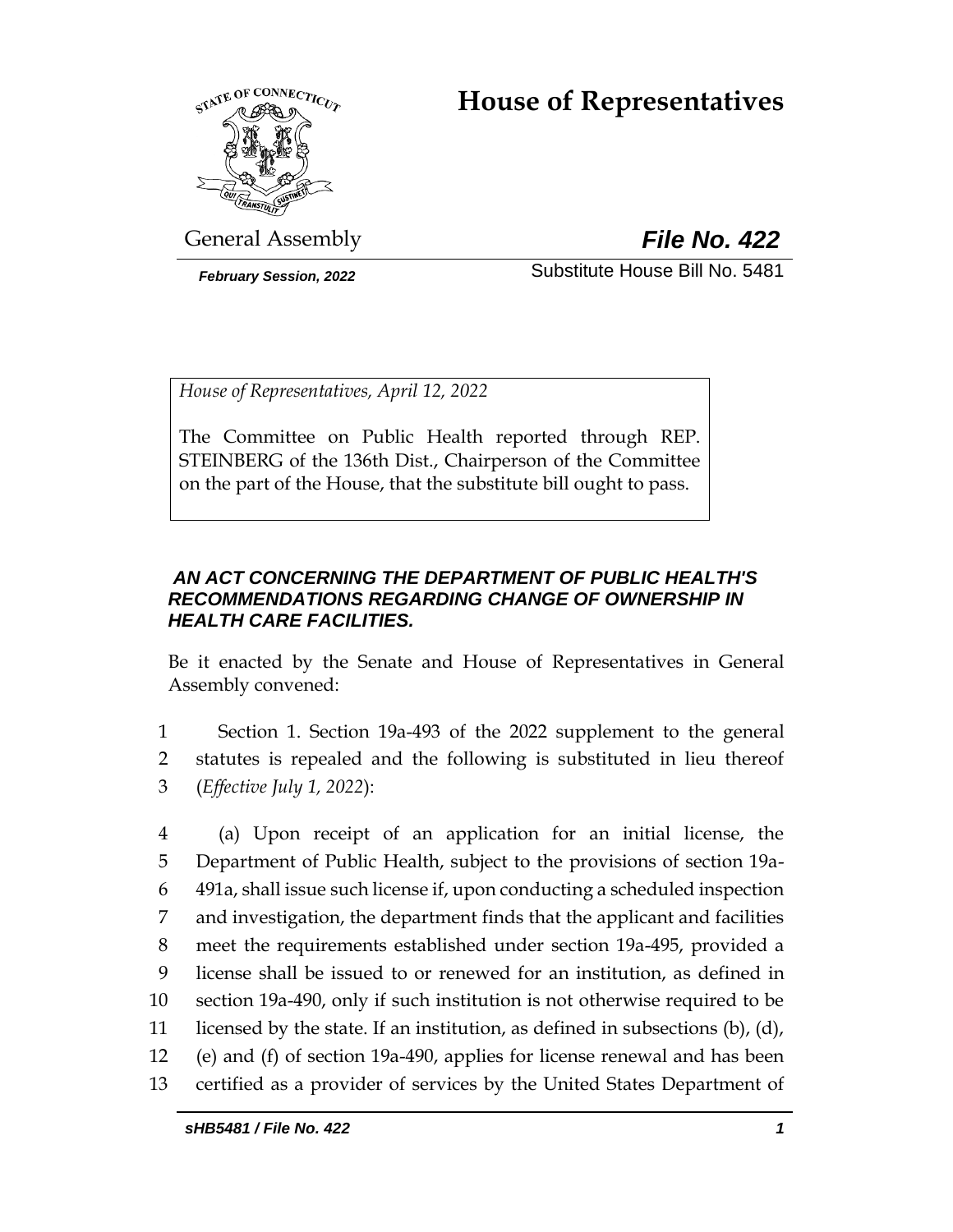Health and Human Services under Medicare or Medicaid programs within the immediately preceding twelve-month period, or if an institution, as defined in subsection (b) of section 19a-490, is currently certified, the commissioner or the commissioner's designee may waive on renewal the inspection and investigation of such facility required by this section and, in such event, any such facility shall be deemed to have satisfied the requirements of section 19a-495 for the purposes of licensure. Such license shall be valid for two years or a fraction thereof and shall terminate on March thirty-first, June thirtieth, September thirtieth or December thirty-first of the appropriate year. A license issued pursuant to this chapter, unless sooner suspended or revoked, shall be renewable biennially (1) after an unscheduled inspection is conducted by the department, and (2) upon the filing by the licensee, and approval by the department, of a report upon such date and containing such information in such form as the department prescribes and satisfactory evidence of continuing compliance with requirements established under section 19a-495. In the case of an institution, as defined in subsection (d) of section 19a-490, that is also certified as a provider under the Medicare program, the license shall be issued for a period not to exceed three years, to run concurrently with the certification period. In the case of an institution, as defined in subsection (m) of section 19a-490, that is applying for renewal, the license shall be issued pursuant to section 19a-491. Except in the case of a multicare institution, each license shall be issued only for the premises and persons named in the application. Such license shall not be transferable or assignable. Licenses shall be posted in a conspicuous place in the licensed premises.

 (b) **[**(1)**]** A nursing home license may be renewed biennially after **[**(A)**]** (1) an unscheduled inspection conducted by the department, **[**(B)**]** (2) submission of the information required by section 19a-491a, and **[**(C)**]** (3) submission of evidence satisfactory to the department that the nursing home is in compliance with the provisions of this chapter, the regulations of Connecticut state agencies and licensing regulations.

**[**(2)**]** (c) (1) For the purposes of this subsection, "facility" means any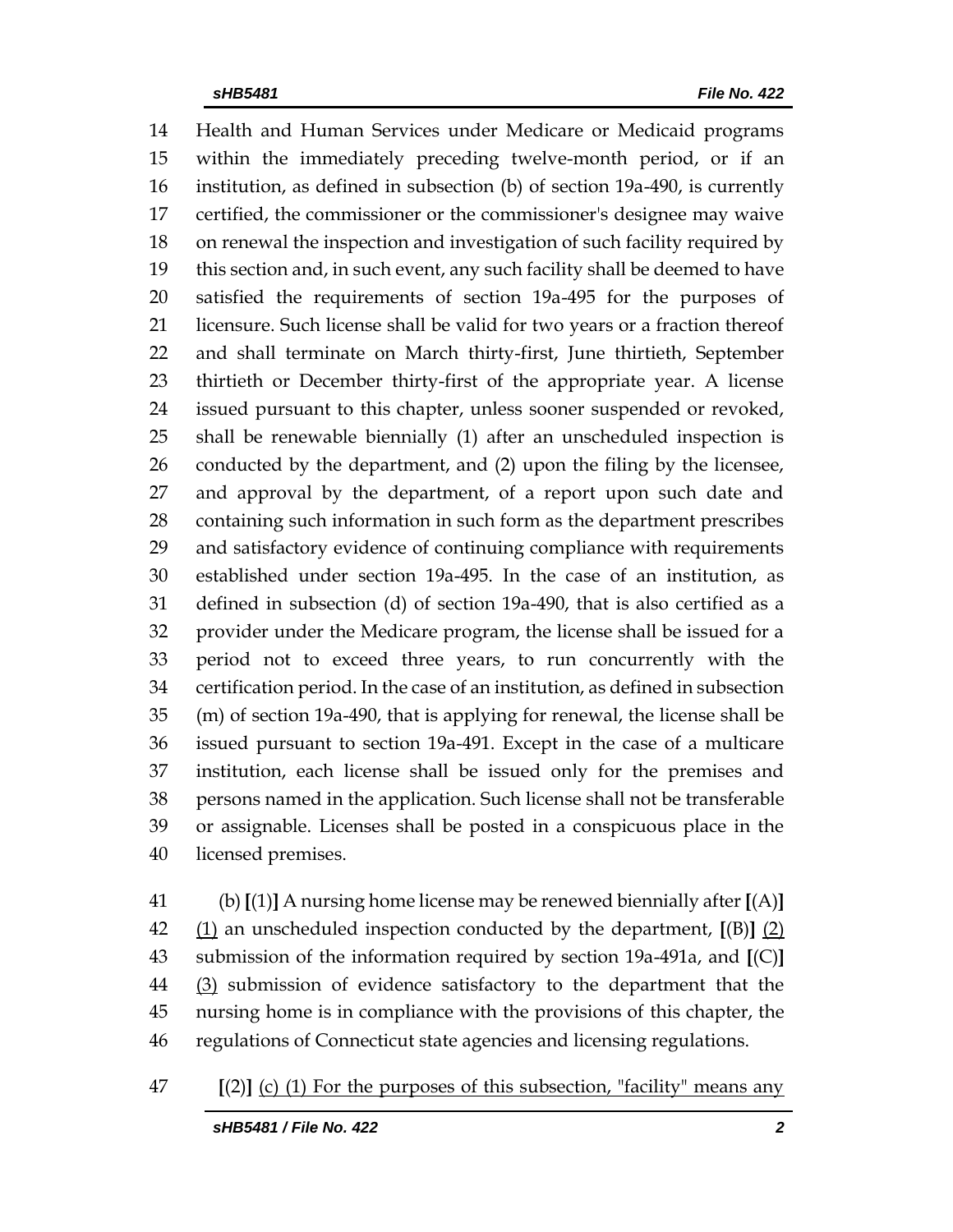facility licensed by the Department of Public Health pursuant to chapter 368v and "institution" has the same meaning as provided in section 19a- 490. Any change in the ownership of a facility or institution **[**, as defined in section 19a-490,**]** owned by an individual, partnership or association or the change in ownership or beneficial ownership of **[**ten per cent or more of the stock of a corporation**]** the entity which owns, conducts, operates or maintains such facility or institution, including a change in ownership or beneficial ownership resulting in a transfer to a person related by blood or marriage to such an owner or beneficial owner, shall be subject to prior approval of the department. **[**after a scheduled inspection of such facility or institution is conducted by the department, provided such approval shall be conditioned upon a showing by such facility or institution to the commissioner that it has complied with all requirements of this chapter, the regulations relating to licensure and all applicable requirements of the regulations of Connecticut state agencies. Any such change in ownership or beneficial ownership resulting in a transfer to a person related by blood or marriage to such an owner or beneficial owner shall not be subject to prior approval of the department unless: (A) Ownership or beneficial ownership of ten per cent or more of the stock of a corporation, limited liability company, partnership or association which owns, conducts, operates or maintains more than one facility or institution is transferred; (B) ownership or beneficial ownership is transferred in more than one facility or institution; or (C) the facility or institution is the subject of a pending complaint, investigation or licensure action. If the facility or institution is not in compliance, the commissioner may require the new owner to sign a consent order providing reasonable assurances that the violations shall be corrected within a specified period of time. Notice of any such proposed change of ownership shall be given to the department at least one hundred twenty days prior to the effective date of such proposed change.**]**

 (2) Not later than one hundred twenty days before the proposed date 80 of a change in ownership of a facility or institution, the proposed new owner of such facility or institution shall submit an application for approval to the department pursuant to subdivision (1) of this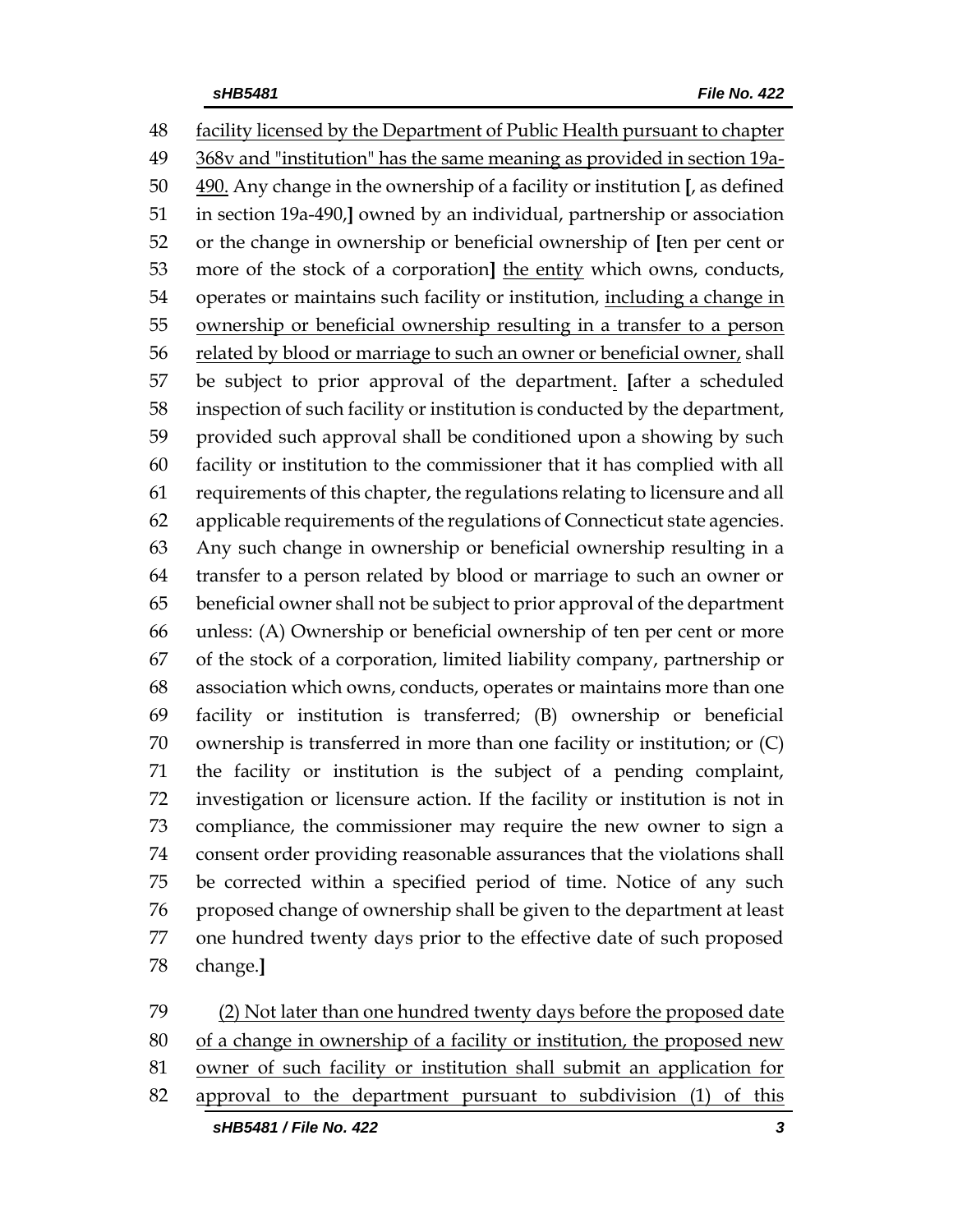subsection. Such application shall be in a form and manner prescribed by the commissioner and shall include, but need not be limited to, the following: (A) A cover letter stating the applicant's intent to purchase the facility or institution and identification of the facility or institution by name, address, county and number and type of beds licensed by the department; (B) a description of the proposed transaction, including the name of each current owner of the facility or institution; (C) the name of each proposed new owner; (D) the name of each owner of any nonpublicly traded parent corporation of each proposed new owner; (E) if applicable, the proposed new owner's organizational chart, such proposed new owner's parent corporation's organizational chart, and the organizational chart of each wholly-owned subsidiary of such proposed new owner; (F) a copy of the agreement of sale and, if applicable, a copy of any lease or management agreements; (G) a projection of profits and losses and a capital budget projection, including, but not limited to, accounts payable with amount due, days overdue and details of payment to all such accounts, for the three years following the change in ownership; (H) the name and address of any licensed health care facility owned, operated or managed by each proposed owner in the United States or any territory of the United States during the five years preceding the date on which such application is submitted and audited financial statements for each such facility for the three years preceding the date on which such application is submitted; (I) disclosure of any direct or indirect interests, including such interests in intermediate entities and parent, management and property companies and other related entities; (J) a statement that the facility or institution is not the subject of a pending complaint, investigation or licensure action in the state or reciprocal action in another state; (K) disclosure of whether the facility or institution has been subject to (i) three or more civil penalties imposed through final order of the commissioner in accordance with the provisions of sections 19a-524 to 19a-528, inclusive, or civil penalties imposed pursuant to the laws or regulations of another state during the two-year period preceding the date on which such application is submitted, or (ii) sanctions, other than civil penalties less than or equal to twenty thousand dollars, imposed in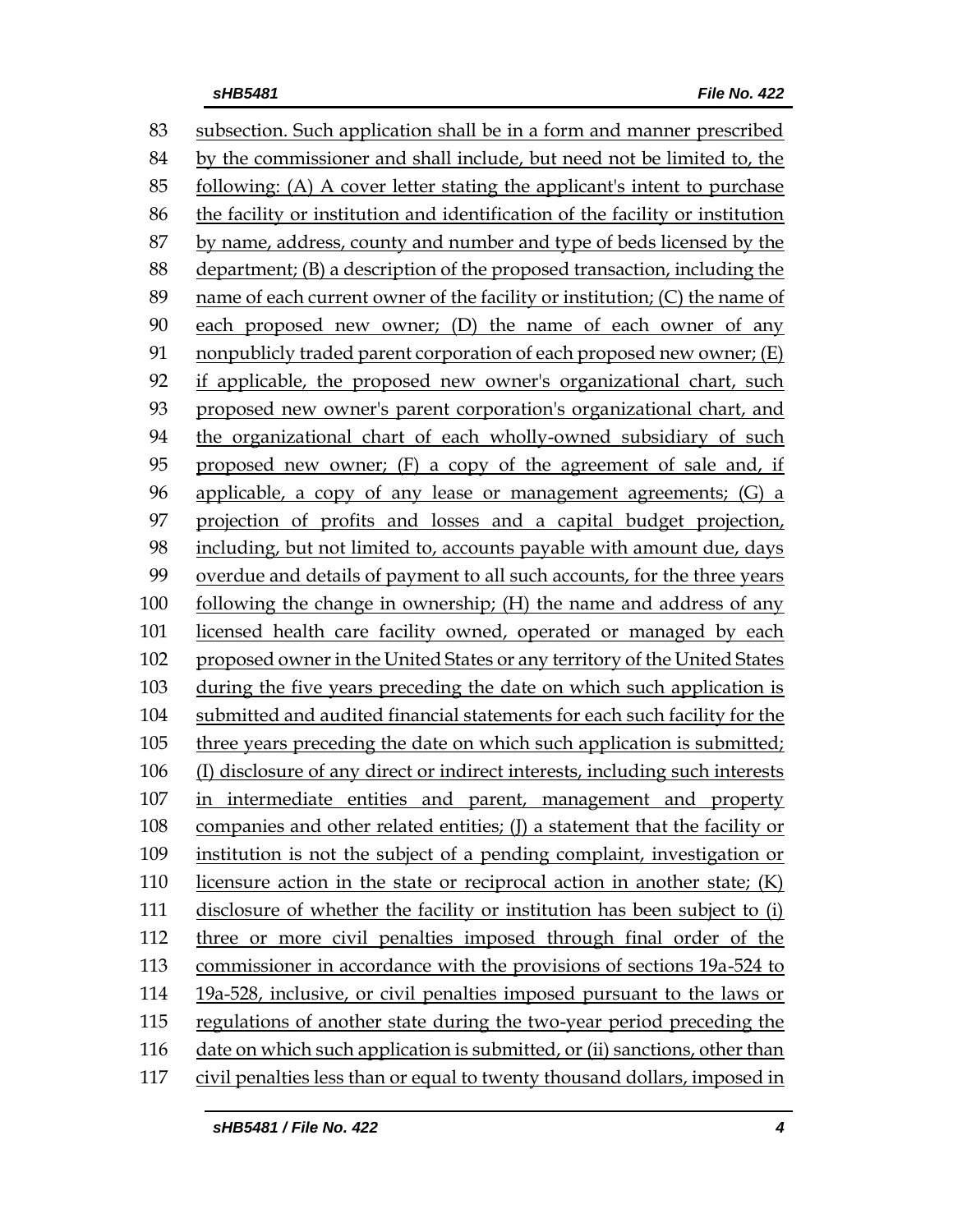any state through final adjudication under the Medicare or Medicaid program pursuant to Title XVIII or XIX of the federal Social Security Act, 42 USC 301, as amended from time to time; and (L) disclosure of whether any proposed new owner's Medicare or Medicaid provider agreement has been terminated or not renewed in any state. For the purposes of this subdivision, "organizational chart" means a graphical representation of an organization, including, but not limited to, the relationships between such organization's employees, departments and the jobs within such organization.

 (3) After receiving an application for change in ownership, the department shall schedule an inspection of such facility or institution to determine if the facility or institution has complied with the requirements of this chapter and the regulations of Connecticut state agencies relating to licensure of such facility or institution. If a facility or institution is not in compliance with the requirements of a corrective action plan or in violation of any provision of the general statutes or the regulations of Connecticut state agencies, the commissioner may deny the applicant's change in ownership or require the proposed new owner to sign a consent order, which shall include, but need not be limited to, the implementation of a corrective action plan for any such violation within a specified time period. The commissioner may assess a civil penalty of not more than one thousand dollars for each day the owner of the facility or institution is in violation of any provision of the general statutes or the regulations of Connecticut state agencies or such consent order. If the commissioner disapproves a change in ownership, a person related by blood or marriage to the applicant may not apply to acquire ownership interest in the facility or institution. For the purposes of this subdivision, "a person related by blood or marriage" means a parent, spouse, child, brother, sister, aunt, uncle, niece or nephew.

 (4) For the purposes of this **[**subdivision**]** subsection, a change in the legal form of the ownership entity, including, but not limited to, changes from a corporation to a limited liability company, a partnership to a limited liability partnership, a sole proprietorship to a corporation and similar changes, shall not be considered a change of ownership if the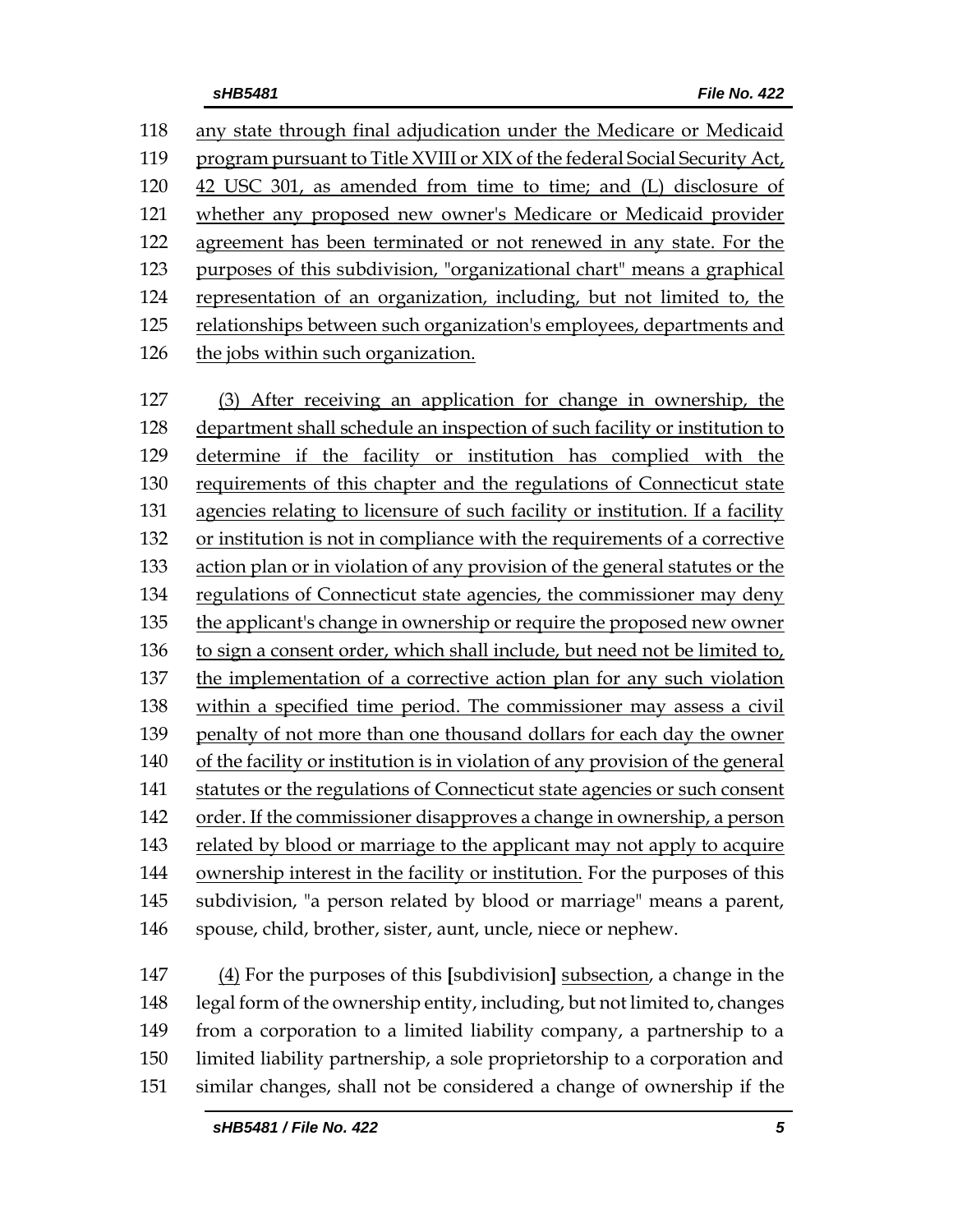beneficial ownership remains unchanged and the owner provides such information regarding the change to the department as may be required by the department in order to properly identify the current status of ownership and beneficial ownership of the facility or institution. For the purposes of this subdivision, a public offering of the stock of any corporation that owns, conducts, operates or maintains any such facility or institution shall not be considered a change in ownership or beneficial ownership of such facility or institution if the licensee and the officers and directors of such corporation remain unchanged, such public offering cannot result in an individual or entity owning ten per cent or more of the stock of such corporation, and the owner provides such information to the department as may be required by the department in order to properly identify the current status of ownership and beneficial ownership of the facility or institution.

 **[**(c)**]** (d) (1) A multicare institution may, under the terms of its existing license, provide behavioral health services or substance use disorder treatment services on the premises of more than one facility, at a satellite unit or at another location outside of its facilities or satellite units that is acceptable to the patient receiving services and is consistent with the patient's assessment and treatment plan. Such behavioral health services or substance use disorder treatment services may include methadone delivery and related substance use treatment services to persons in a nursing home facility pursuant to the provisions of section 19a-495c.

 (2) Any multicare institution that intends to offer services at a satellite unit or other location outside of its facilities or satellite units shall submit an application for approval to offer services at such location to the Department of Public Health. Such application shall be submitted on a form and in the manner prescribed by the Commissioner of Public Health. Not later than forty-five days after receipt of such application, the commissioner shall notify the multicare institution of the approval or denial of such application. If the satellite unit or other location is approved, that satellite unit or location shall be deemed to be licensed in accordance with this section and shall comply with the applicable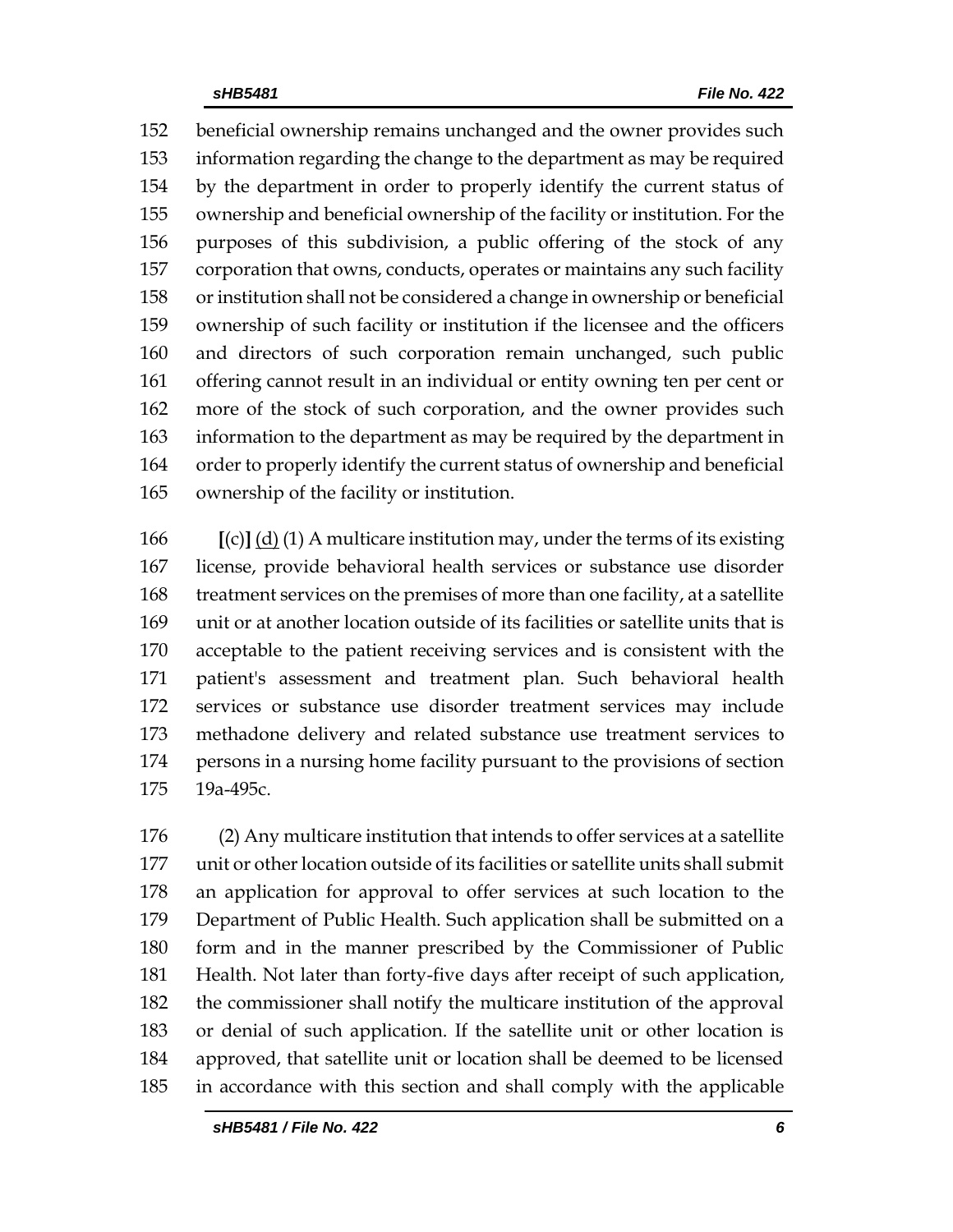requirements of this chapter and regulations adopted under this chapter.

 (3) A multicare institution that is a hospital providing outpatient behavioral health services or other health care services shall provide the Department of Public Health with a list of satellite units or locations when completing the initial or renewal licensure application.

 (4) The Commissioner of Public Health may adopt regulations, in accordance with the provisions of chapter 54, to carry out the provisions of this subsection. The Commissioner of Public Health may implement policies and procedures necessary to administer the provisions of this subsection while in the process of adopting such policies and procedures as regulation, provided the commissioner prints notice of intent to adopt regulations in the Connecticut Law Journal not later than twenty days after the date of implementation. Policies and procedures implemented pursuant to this section shall be valid until the time final regulations are adopted.

 Sec. 2. Subsection (a) of section 19a-528a of the general statutes is repealed and the following is substituted in lieu thereof (*Effective July 1, 2022*):

 (a) For any application of licensure for the acquisition of a nursing home, any potential nursing home licensee or owner shall submit in writing, a change in ownership application with respect to the facility for which the change in ownership is sought. The application shall be submitted in the form and manner prescribed by the Commissioner of Public Health. The commissioner shall include on the first page of the application the following statement: "NOTICE: The State of Connecticut values the quality of care provided to all nursing home residents. Please know that any nursing home licensee, owner or officer, including, but not limited to, a director, trustee, limited partner, managing partner, general partner or any person having **[**at least a ten per cent**]** an ownership interest in the nursing home or the entity that owns the nursing home, and any administrator, assistant administrator, medical director, director of nursing or assistant director of nursing may be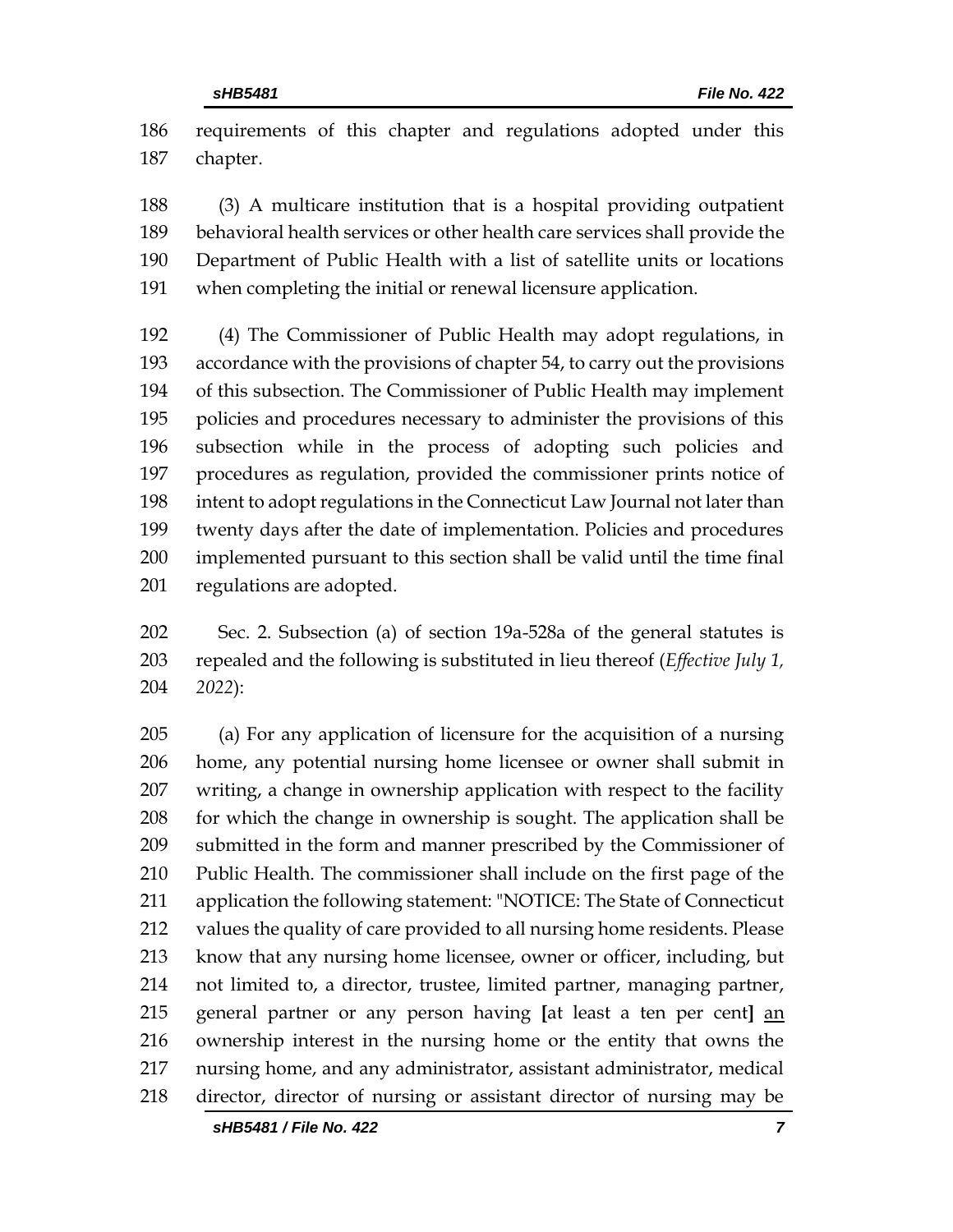- 219 subject to civil and criminal liability, as well as administrative sanctions
- 220 under applicable federal and state law, for the abuse or neglect of a
- 221 resident of the nursing home perpetrated by an employee of the nursing
- 222 home.".

This act shall take effect as follows and shall amend the following sections:

| Section 1 | <i>July 1, 2022</i> | 19a-493       |
|-----------|---------------------|---------------|
| Sec. 2    | July 1, 2022        | $19a-528a(a)$ |

# *Statement of Legislative Commissioners:*

In Section  $1(c)(1)$ , "<u>"facility" and "institution" have the same meanings as</u> provided in section 19a-490" was changed to ""facility" means any facility licensed by the Department of Public Health pursuant to chapter 368v and "institution" has the same meaning as provided in section 19a- $490$ " for accuracy; and in Section 1(c)(3), "After receiving an application" was changed to "After receiving an application for change in ownership" for clarity and "If an applicant is not in compliance" was changed to "If a facility or institution is not in compliance" for clarity.

*PH Joint Favorable Subst.*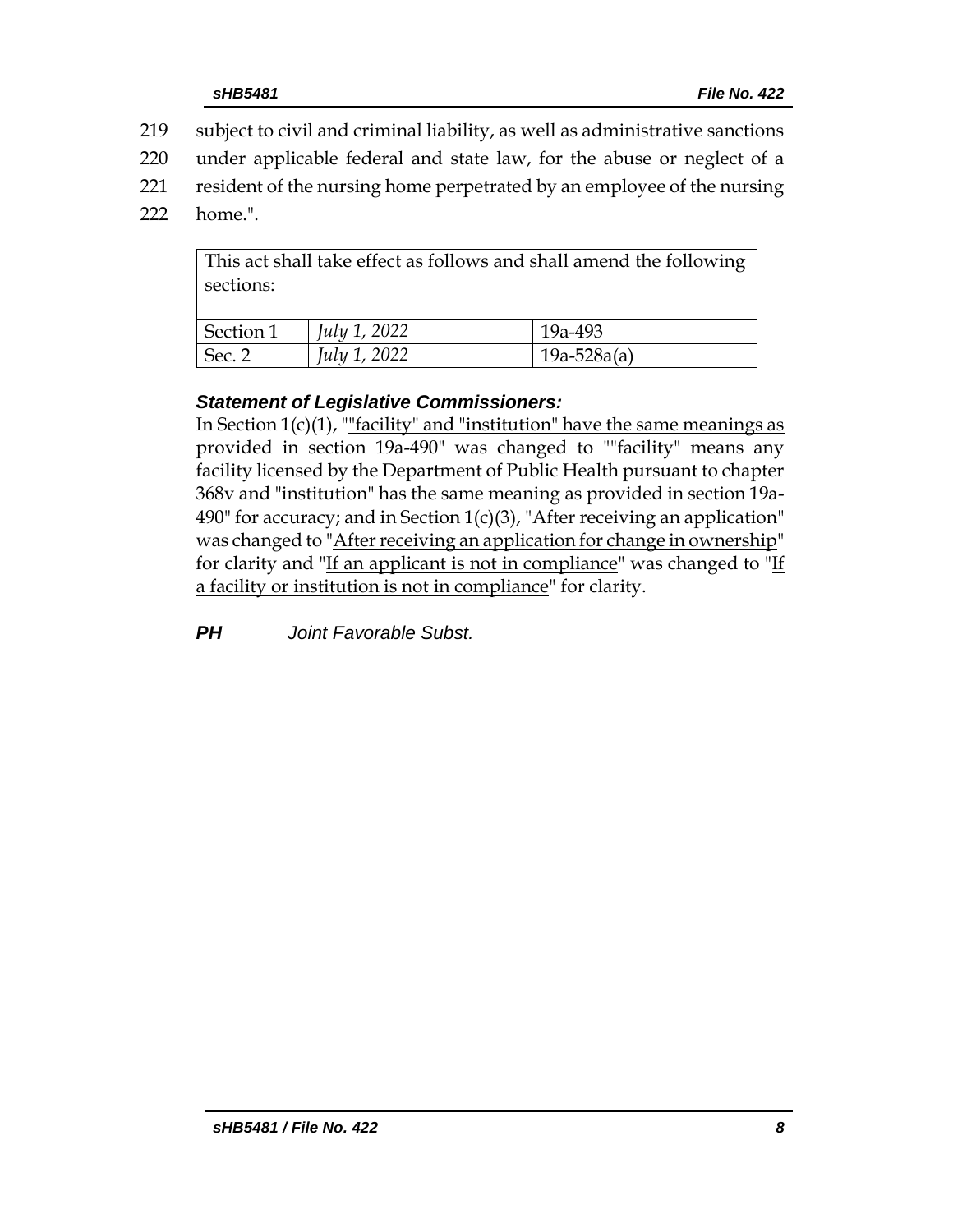*The following Fiscal Impact Statement and Bill Analysis are prepared for the benefit of the members of the General Assembly, solely for purposes of information, summarization and explanation and do not represent the intent of the General Assembly or either chamber thereof for any purpose. In general,*  fiscal impacts are based upon a variety of informational sources, including the analyst's professional *knowledge. Whenever applicable, agency data is consulted as part of the analysis, however final products do not necessarily reflect an assessment from any specific department.*

#### *OFA Fiscal Note*

#### *State Impact:*

| <b>Agency Affected</b> | <b>Fund-Effect</b> | FY 23 \$ | FY 24 \$ |
|------------------------|--------------------|----------|----------|
| Public Health, Dept.   | GF - Potential     | Minimal  | Minimal  |
|                        | Revenue Gain       |          |          |

Note: GF=General Fund

#### *Municipal Impact:* None

#### *Explanation*

The bill is not anticipated to result in a cost to the state or municipalities and may result in a minimal revenue gain to the General Fund from civil penalties. It is anticipated that the Department of Public Health (DPH) can review the additional submitted materials and ownership transfers within existing resources.

By eliminating current exemptions from the change of ownership approval process, the bill could result in a minimal General Fund revenue gain to the extent that DPH inspects more facilities and those inspections ultimately result in DPH assessing civil penalties. As under current law, DPH can assess a civil penalty of up to \$1,000 per day on facility or institution owners in violation of state law or a consent order.

#### *The Out Years*

The annualized ongoing fiscal impact identified above would continue into the future subject to any civil penalties assessed.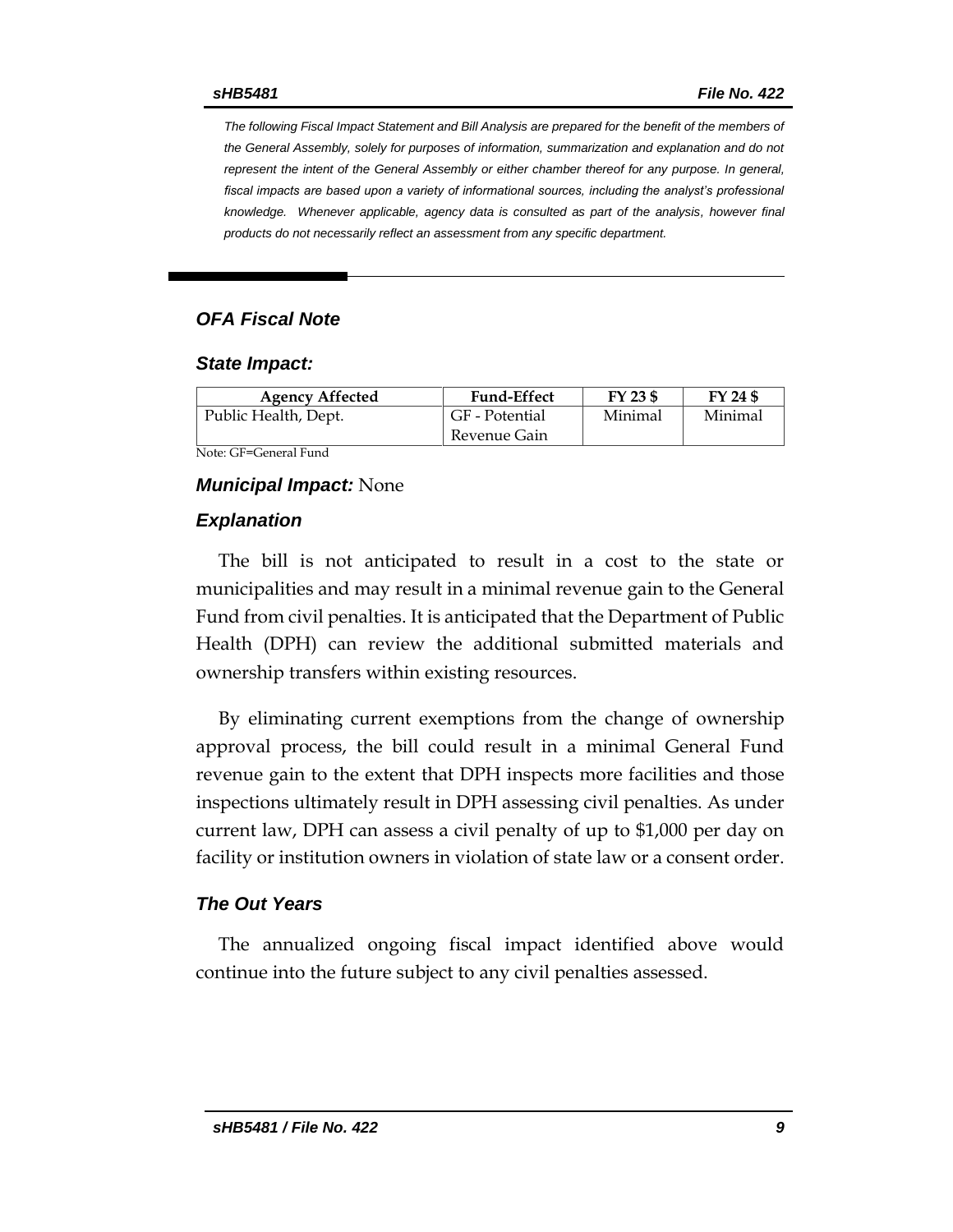### **OLR Bill Analysis sHB 5481**

#### *AN ACT CONCERNING THE DEPARTMENT OF PUBLIC HEALTH'S RECOMMENDATIONS REGARDING CHANGE OF OWNERSHIP IN HEALTH CARE FACILITIES.*

#### **SUMMARY**

This bill expands the circumstances in which licensed health care facility or institution ("facility") ownership changes are subject to prior approval from the Department of Public Health (DPH) by eliminating exemptions in current law for (1) changes in ownership or beneficial ownership of under 10% of the stock of a corporation that owns or operates the facility or (2) certain transfers to relatives.

As under current law, these provisions apply to all DPH-licensed facilities or institutions (e.g., hospitals, behavioral health facilities, nursing homes, outpatient surgical facilities, or home health care agencies).

The bill requires proposed new owners to submit several documents and other information to DPH as part of its review of the transfer, such as (1) organizational charts, (2) profit and loss and capital budget projections, and (3) information on certain prior penalties or sanctions in Connecticut or other states.

As under current law, the bill requires DPH to inspect facilities before approving an ownership change. The bill explicitly allows the commissioner to deny an ownership change. Among other things, it also allows DPH to assess a civil penalty on a facility found to be out of compliance with applicable laws, regulations, or a consent order.

Existing law requires DPH to include, on the written application for a change in nursing home ownership, a statement notifying the potential nursing home licensee and owner that they (and certain other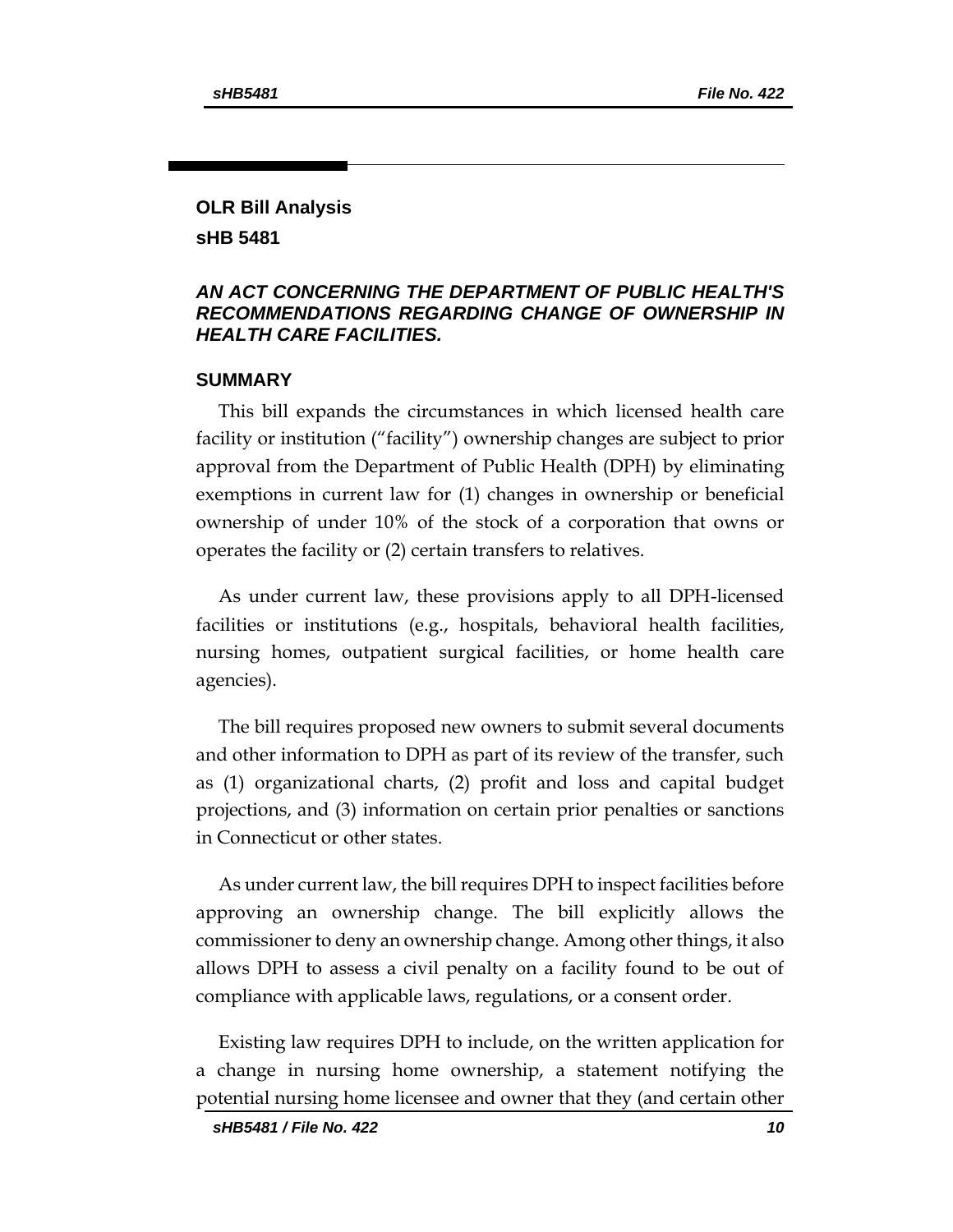individuals) may be held civilly or criminally liable, or subject to administrative sanctions, for abuse or neglect of a resident by a nursing home employee. Current law limits this notice provision to anyone having at least a 10% ownership interest in the nursing home or other entity. As the bill eliminates the 10% threshold exemption as described above, it makes a corresponding change to the notice to specify that this liability could apply to anyone having an ownership interest in the nursing home or entity that owns it.

EFFECTIVE DATE: July 1, 2022

#### **APPROVAL PROCESS FOR HEALTH CARE FACILITY OWNERSHIP CHANGES**

#### *Scope of Requirement*

The bill requires all ownership transfers of DPH-licensed health care facilities to be subject to prior approval by the department. This includes (1) direct ownership changes or (2) changes in the ownership of the entity that owns, operates, or maintains the facility.

The bill does so by eliminating two exemptions from current law. First, it eliminates the exemption for changes in ownership or beneficial ownership of under 10% of the stock of a corporation that owns, operates, or maintains the facility.

Second, it eliminates the exemption for certain transfers to relatives, including relatives by marriage (specifically parents, spouses, children, siblings, aunts, uncles, nieces, or nephews). Current law exempts transfers to relatives from the approval process unless it involves (1) at least 10% of the ownership or beneficial ownership of the entity that owns, operates, or maintains the facility; (2) multiple facilities; or (3) a facility that is the subject of a pending complaint, investigation, or licensure action.

By law, under specified conditions, the following are not considered to be ownership changes and thus do not require DPH approval: a (1) change in an entity's legal form of ownership (e.g., a corporation becoming a limited liability company) or (2) a public stock offering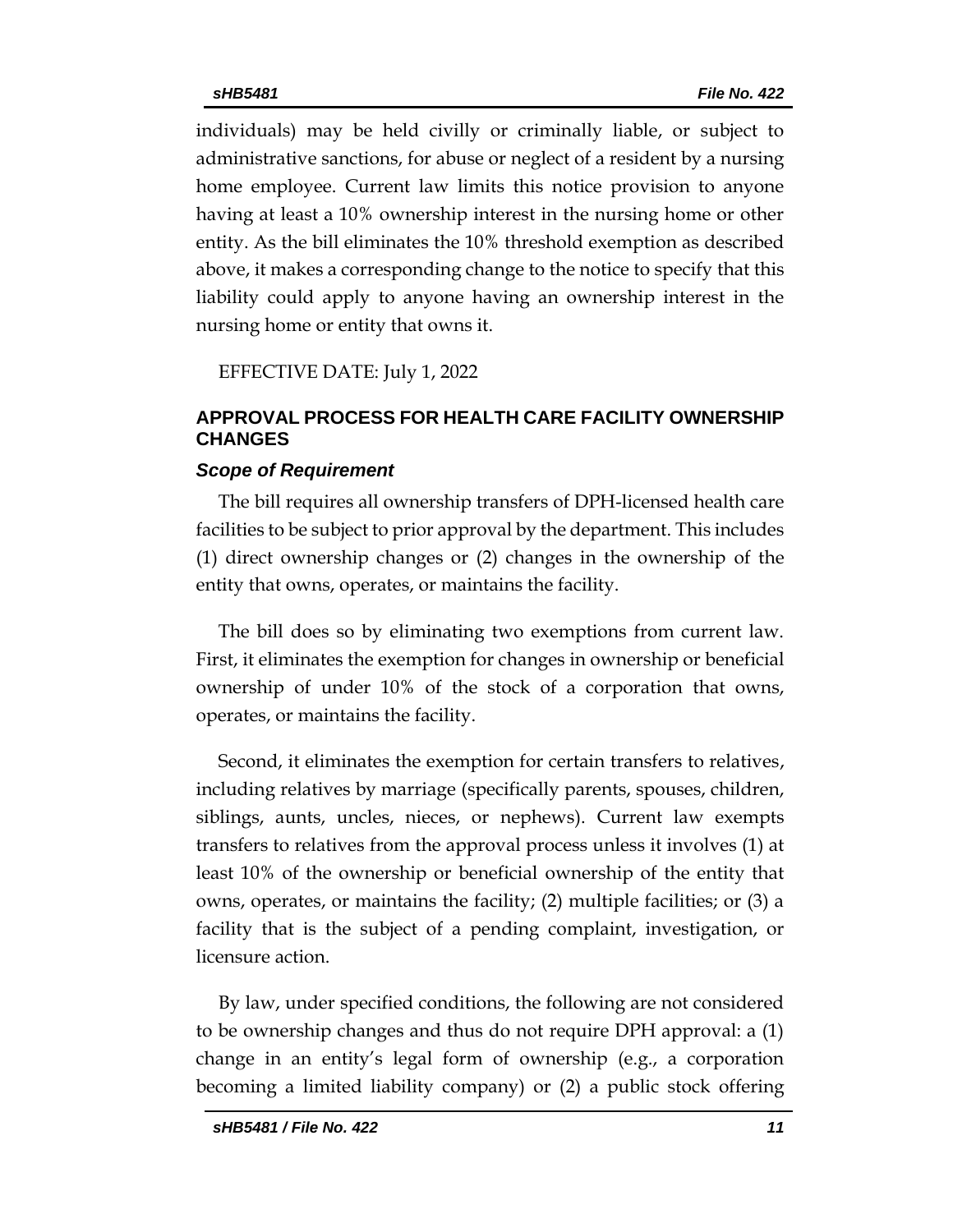meeting certain requirements.

## *Application Process*

As under current law, the bill requires at least 120 days' prior notice to DPH before a proposed ownership change of a health care facility. The bill requires the proposed new owner to apply within this timeframe, in a form and manner the commissioner prescribes. The application must include the following materials and information:

- 1. a cover letter stating the applicant's intent to purchase the facility and identifying the facility by name, address, county, and number and type of licensed beds;
- 2. a description of the proposed transaction and the names of the facility's current owner, the proposed new owner, and each owner of any non-publicly traded parent corporation of the new owner;
- 3. if applicable, organizational charts for the proposed new owner, its parent corporation, and its wholly-owned subsidiaries;
- 4. a copy of the sale agreement and any lease or management agreements;
- 5. profit and loss and capital budget projections, including accounts payable with amount due, days overdue, and details of payments to these accounts, for the three years following the ownership change;
- 6. the name and address of any U.S.-based (including territories) licensed health care facility each proposed owner owned, operated, or managed during the prior five years, and audited financial statements of these facilities for the prior three years; and
- 7. a statement that the facility is not the subject of a pending complaint, investigation, or licensure action in any state.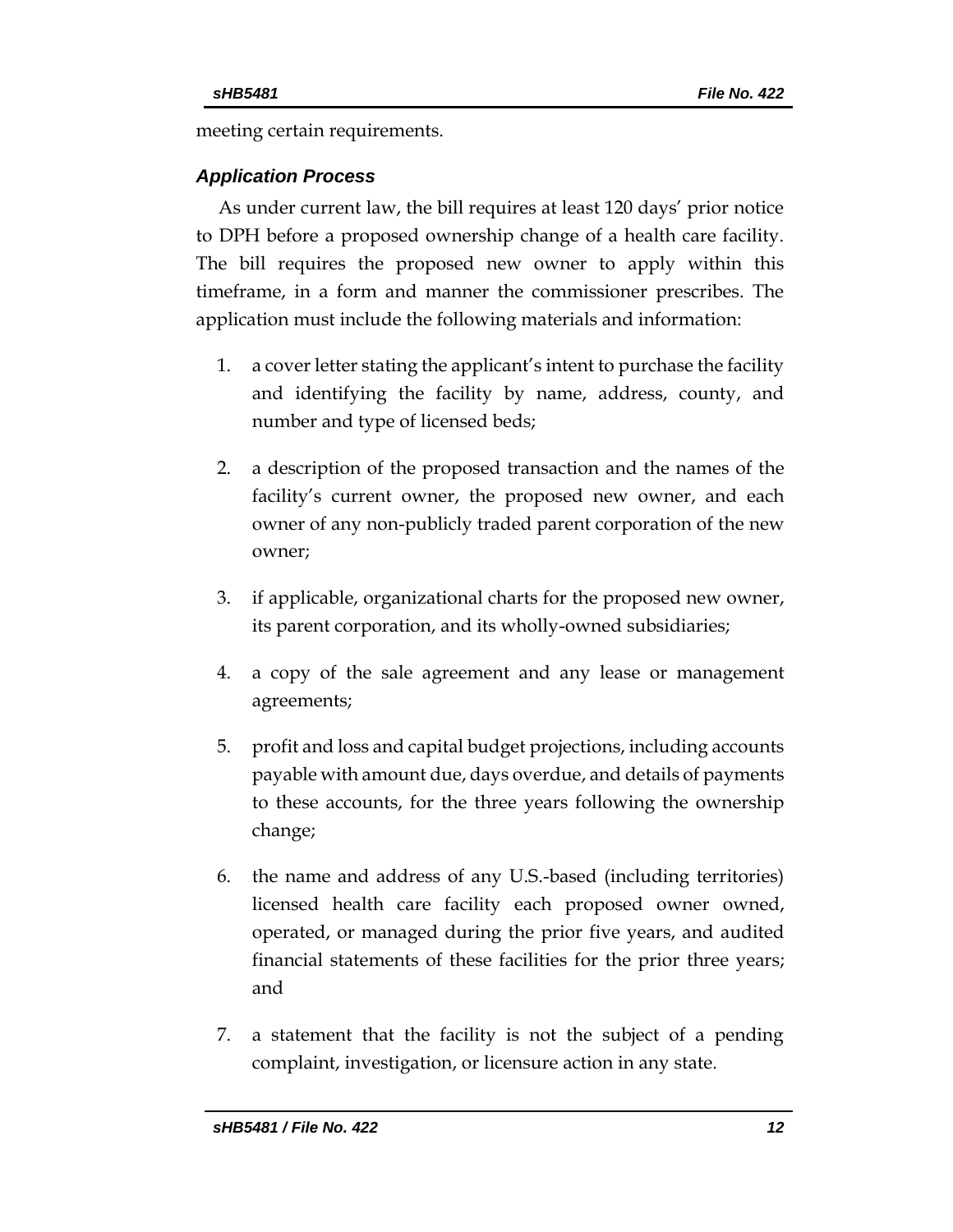In addition, the application must disclose the following information:

- 1. any direct or indirect interests, including in intermediate entities and parent, management, and property companies and other related entities;
- 2. whether the facility has been subject to three or more civil penalties imposed through DPH final orders or civil penalties in other states during the prior two years;
- 3. whether the facility has been subject to Medicare or Medicaid sanctions in any state, other than civil penalties of \$20,000 or less; and
- 4. whether any proposed new owner's Medicare or Medicaid provider agreement has been terminated or not renewed in any state.

# *Inspection, Corrective Action, and Penalties*

Similar to current law, the bill:

- 1. requires DPH to inspect the facility to ensure its compliance with applicable laws and regulations and
- 2. allows DPH, if the facility is not in compliance with laws, regulations, or a corrective action plan, to (a) deny the application or (b) require the proposed new owner to sign a consent order to implement a corrective action plan within a specified time.

The bill also allows the commissioner to assess a civil penalty of up to \$1,000 for each day the owner or facility is in violation of the law, regulations, or consent order. Additionally, if the commissioner disapproves an application, the bill prohibits the applicant's relatives from applying to acquire an ownership interest in the facility.

# **COMMITTEE ACTION**

Public Health Committee